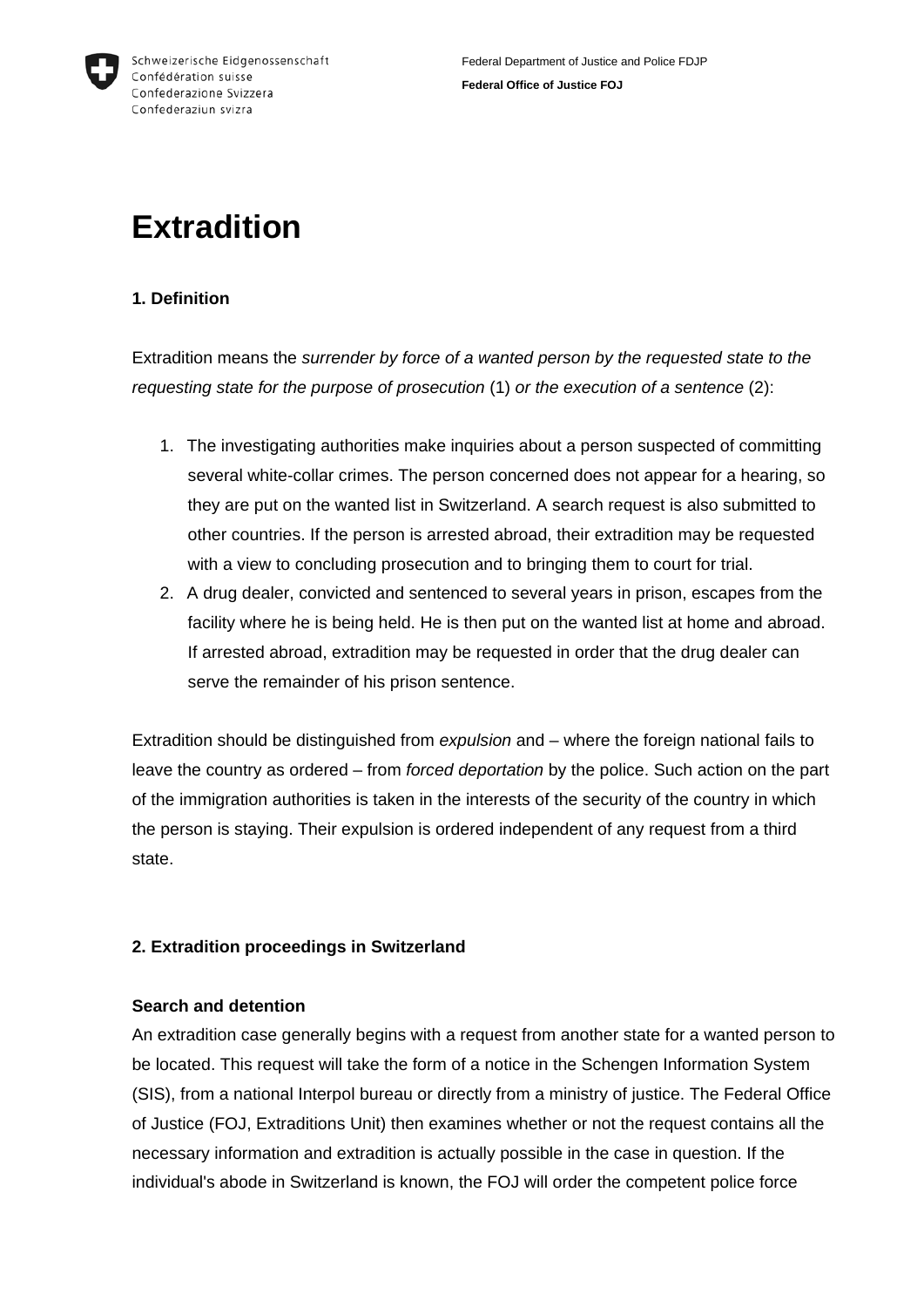directly to detain the wanted person. If their abode is not known, the FOJ may have the person entered in the RIPOL automatic search system for arrest (unless the person concerned is already entered in the SIS).

When the wanted person is detained, evidence and goods acquired as a result of the offence will also be seized. The cantonal authorities will inform the FOJ immediately of the detention and of any evidence or goods which have been secured. The cantonal authorities will give the detainee a legal hearing to respond to the foreign country's search request, and will inform them of their right to contact the consulate of their home country in Switzerland, as well as to appoint a lawyer of their choice.

*Simplified proceedings* apply if the wanted person declares at the hearing that they agree to be extradited immediately. In such cases, the FOJ may approve the extradition immediately and arrange for its execution. A simplified extradition may be completed within a few days.

## **Regular extradition procedure**

If the wanted person opposes their extradition, the FOJ will generally issue an extradition warrant. At the same time, it will also invite the requesting state to submit a formal extradition request. In the absence of any treaty provisions to the contrary, the requesting state must submit the formal extradition request to the FOJ within 18 days. This time limit may be extended up to 40 days. If the formal extradition request is received by the FOJ in due time, the wanted person will remain in custody until the extradition proceedings have been concluded. This rule enables Switzerland to fulfil its extradition obligations under international treaties. If the extradition request is not received within the deadline, the detainee will be released.

The competent cantonal authorities will issue an extradition warrant on behalf of the FOJ and give the person concerned a legal hearing to respond to the extradition request. The wanted person may appeal against the extradition warrant to the Federal Criminal Court. Both the wanted person and the FOJ may appeal against its decision in turn to the Federal Supreme Court. The wanted person also has the right to make a petition for release from custody at any time during the extradition proceedings.

Based on this hearing and any statement made by the wanted person's lawyer, the FOJ will take an *extradition decision* in its capacity as a court of first instance. The FOJ will examine whether or not the formal and material conditions for extradition are fulfilled. Specifically, it will clarify whether the offence that the request alleges has been committed would also be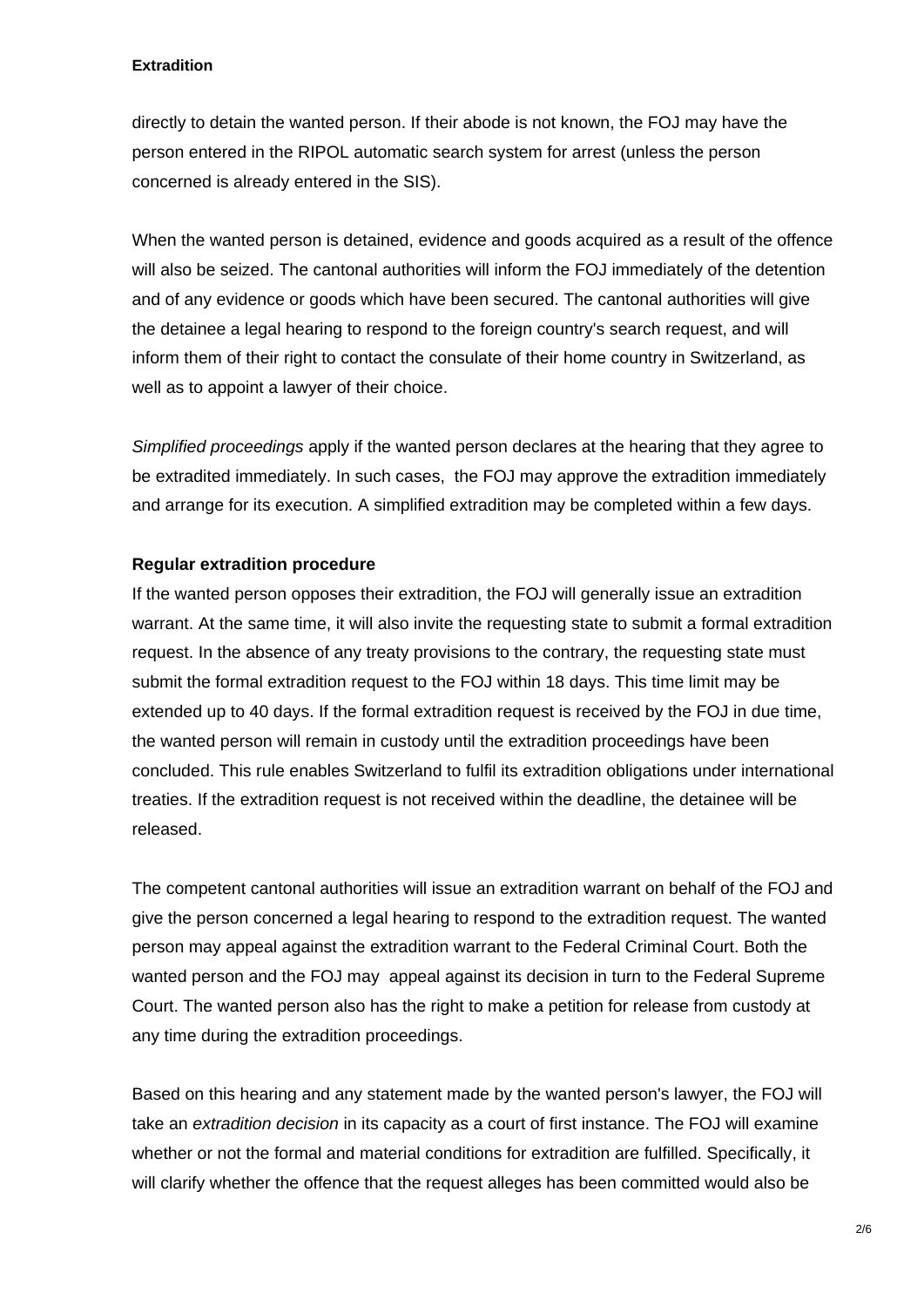punishable under Swiss law. Questions of guilt and facts are not examined as part of extradition proceedings, i.e. the FOJ does not examine whether or not the wanted person actually committed the offence.

The wanted person may lodge an appeal with the Federal Criminal Court within 30 days of the extradition decision being served. This court will rule on the appeal after the FOJ has stated its position. An appeal against the decision may be lodged with the Federal Supreme Court in "particularly important" cases – specifically where there are indications of significant shortcomings in criminal procedure in the requesting country.

## **Execution**

The FOJ will order the extradition to be carried out if the extradition decision has become legally enforceable or if the wanted person has not given notice of an appeal against the decision within five days of it being served. In the case of neighbouring countries, the wanted person will generally be handed over at the border. Extraditions to other countries will take place by air. Evidence or goods acquired as the result of an offence will be handed over at the same time.

Regular proceedings may take up to a year or more, especially in complex cases and when all possible channels of appeal are used.

#### **3. Swiss extradition requests**

The FOJ (Extraditions Unit) will submit Swiss requests to other countries at the request of a cantonal or federal prosecution or enforcement authority. It distributes search requests via the SIS or Interpol. If the wanted individual's whereabouts are known or suspected, the search request may be sent directly to the state where they are thought to be.

If the wanted person is arrested, the FOJ must submit the formal extradition request to the requested state within the prescribed time. Depending on the treaty provisions which apply, the request will contain information on the wanted person, a warrant for their arrest or a legally valid and enforceable judgment, the applicable provisions of criminal law, any evidence, and a translation of the documents. The FOJ advises the competent Swiss authorities on putting these documents together.

Extradition proceedings abroad are governed by the law of the state in question. Only a small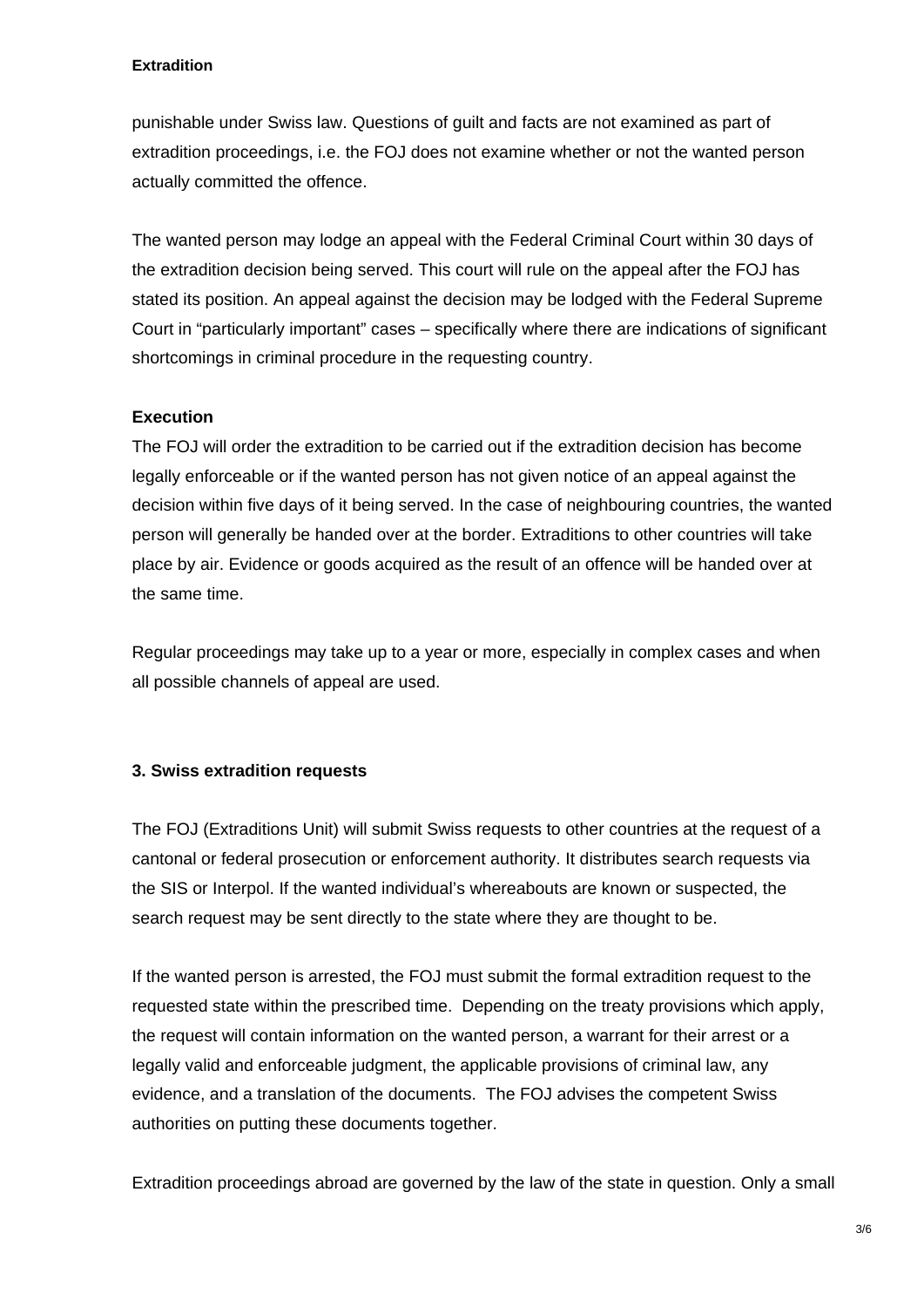number of countries have a simplified extradition process like that in Switzerland.

#### **4. Principles governing extradition**

Swiss extradition proceedings are governed by the Federal Act on International Mutual Assistance in Criminal Matters (IMAA). The Act permits extradition even where no corresponding treaty obligation exists. Cooperation with European and many non-European states is based largely on the European Convention on Extradition, as well as on bilateral extradition treaties. These treaties oblige the states concerned to extradite wanted persons if the corresponding conditions are met. One of the most important conditions is the seriousness of the offence. For example, the European Convention on Extradition provides for extradition if the offence is punishable by a custodial sentence of at least one year. Furthermore, the actions of the perpetrator must be punishable in both states (*principle of dual criminality*). However, the offence does not have to be defined in the same terms in both states: for example, what is classified as theft abroad may be regarded under Swiss law as embezzlement.

Under the *principle of speciality*, the extradited person may be prosecuted, held in custody or extradited on to a third state only for those criminal offences that were committed prior to their extradition and on the basis of which the extradition was approved. Once extradition has taken place, the requested state may nonetheless approve an extension to the criminal prosecution on the basis of a subsequent application. Some states also permit the wanted person to waive the principle of speciality.

If the same person is sought by several states, extradition may be granted to all of those states, provided that the requirements are fulfilled. The extradition treaties do not rule conclusively on the state to which the wanted person will be handed over first. The requested state must take into account the seriousness of the offence(s), where the offence(s) was(were) committed, the dates of the extradition requests or the possibility of onward extradition. The offender's native country is not generally given priority if it does not extradite its own nationals.

#### **5. Refusal of extradition**

Switzerland does not grant extradition for *political offences*, such as membership of an illegal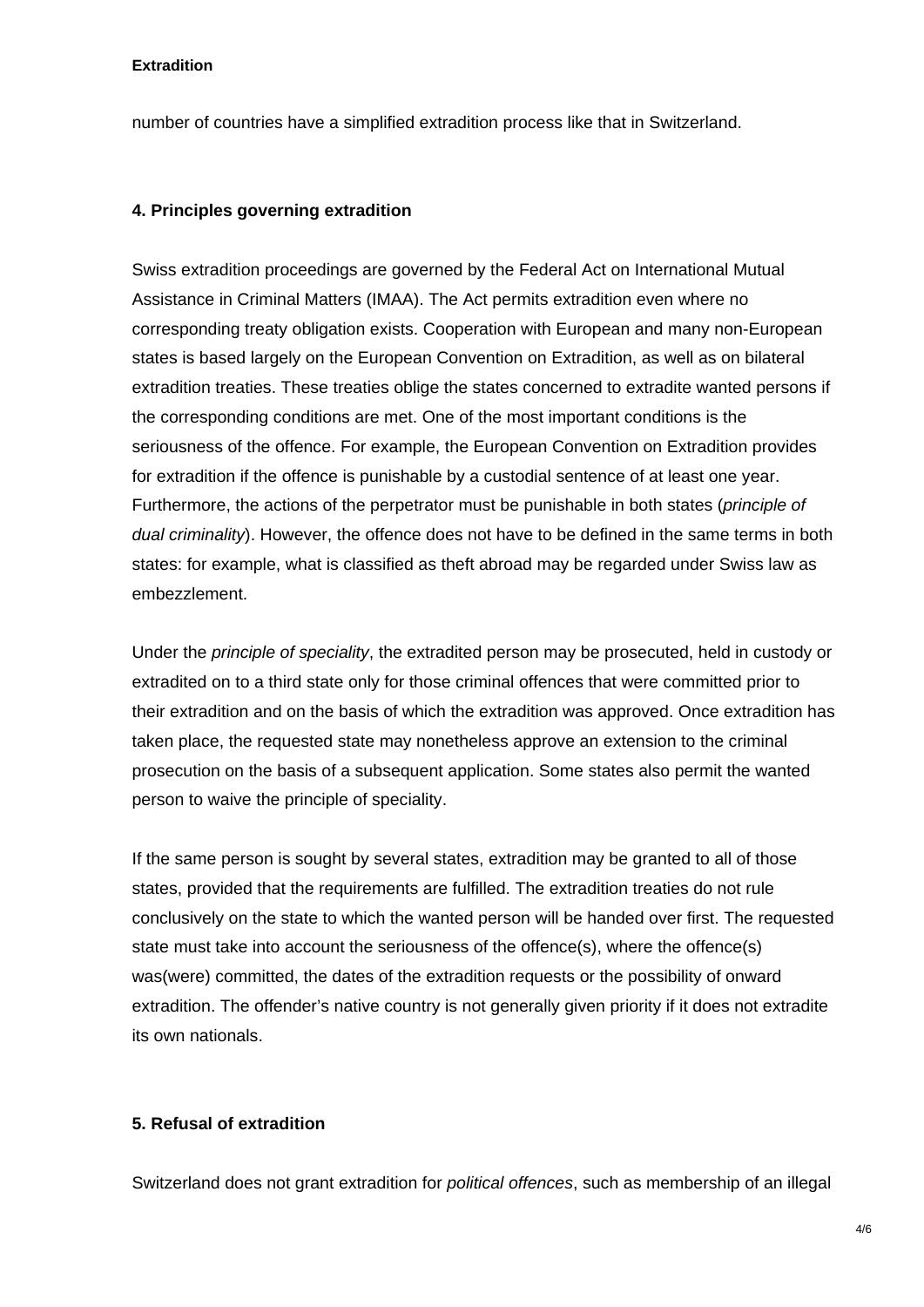party. Genocide, the hijacking of aircraft or the taking of hostages are expressly not considered to be political offences. Where the wanted person claims that they are being pursued on political grounds, the Federal Criminal Court will decide, upon application from the FOJ as the court of first instance, on whether or not the political offence defence can be accepted. The same jurisdictions apply if indications emerge while the extradition request is being processed that criminal proceedings are being brought forward for the sole purpose of persecuting the wanted person on political grounds.

Extradition is also refused if proceedings abroad contradict the principles of the European Convention on *Human Rights*, or if they are carried out to prosecute or punish a person on account of their political opinion, their membership of a certain social group or nationality, their race or religion. However, it is not sufficient for the wanted person to claim that they are at threat because of a generally sensitive human rights situation in the requesting state. Rather, the person must demonstrate that they, specifically, would be subject to an inhuman or degrading sentence or inhuman or degrading treatment if they were to be extradited. Where a minimal residual risk exists that the fundamental rights of the wanted person might be violated if they were extradited, the FOJ will demand effective and verifiable guarantees from the requesting state, such as permission to make unannounced prison visits and to have criminal proceedings monitored by the Swiss representation.

Although the possibility of political persecution is examined in extradition proceedings, the asylum authorities decide on any application for asylum in separate proceedings. Where asylum proceedings are in progress, a wanted person's extradition to their country of origin will be approved only once a decision rejecting their request for asylum has become legally enforceable. In certain individual cases, asylum proceedings may be referred to the Federal Supreme Court so that parallel asylum and extradition proceedings can be handled together at this level, thereby avoiding contradictory asylum and extradition rulings.

Purely *military offences* are also excluded from extradition. Military offences are, for example, insubordination or desertion. An ordinary criminal offence (such as rape) committed by a member of the armed forces is not considered a military offence.

Extradition on the grounds of *fiscal offences* will be approved only in particularly serious cases. The terms of cooperation under the Schengen Agreement also provide for extradition owing to offences in the realm of consumer taxes, value-added tax and customs duties. A fiscal offence is not deemed to have been committed in cases in which perpetrators of subsidy fraud have money which is not due to them paid out to them under false pretences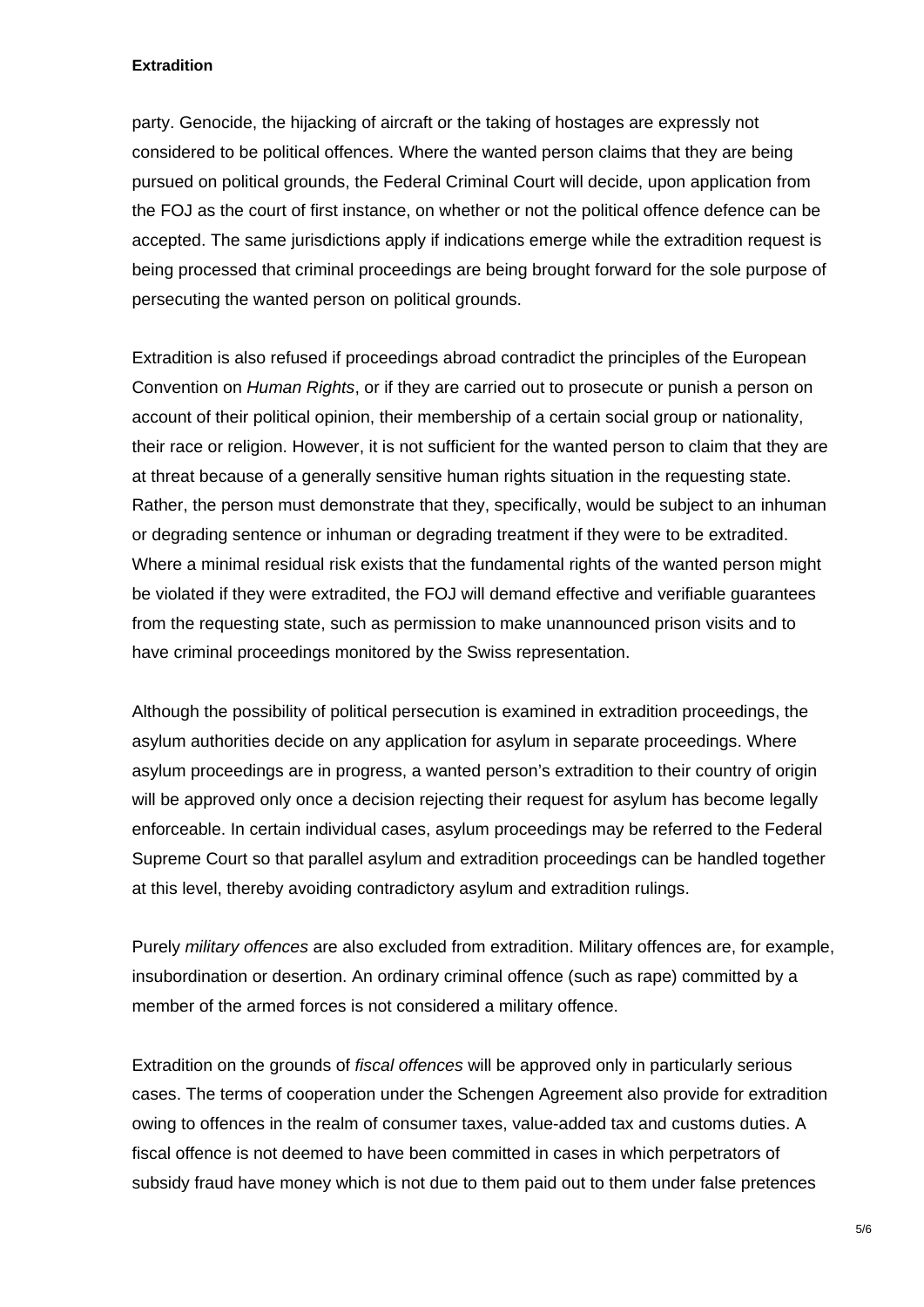by the tax authorities, for example.

Like many other states, Switzerland reserves the right to refuse to extradite its *own nationals*. To avoid a prosecution loophole in such cases, the requesting state may ask the wanted person's home state to conduct criminal proceedings on its behalf (see "Criminal prosecution on behalf of another state" factsheet).

As a rule, criminal proceedings that are already pending in the requested state for the same offence take precedence over extradition. Furthermore, an existing conviction for the same offence in the requested state rules out extradition, in accordance with the "non bis in idem" principle. Extradition will be granted in the case of prosecution or sentence execution relating to offences for which the statute of limitations has already expired in the requesting state only if corresponding provision is made in the treaty between the two states concerned.